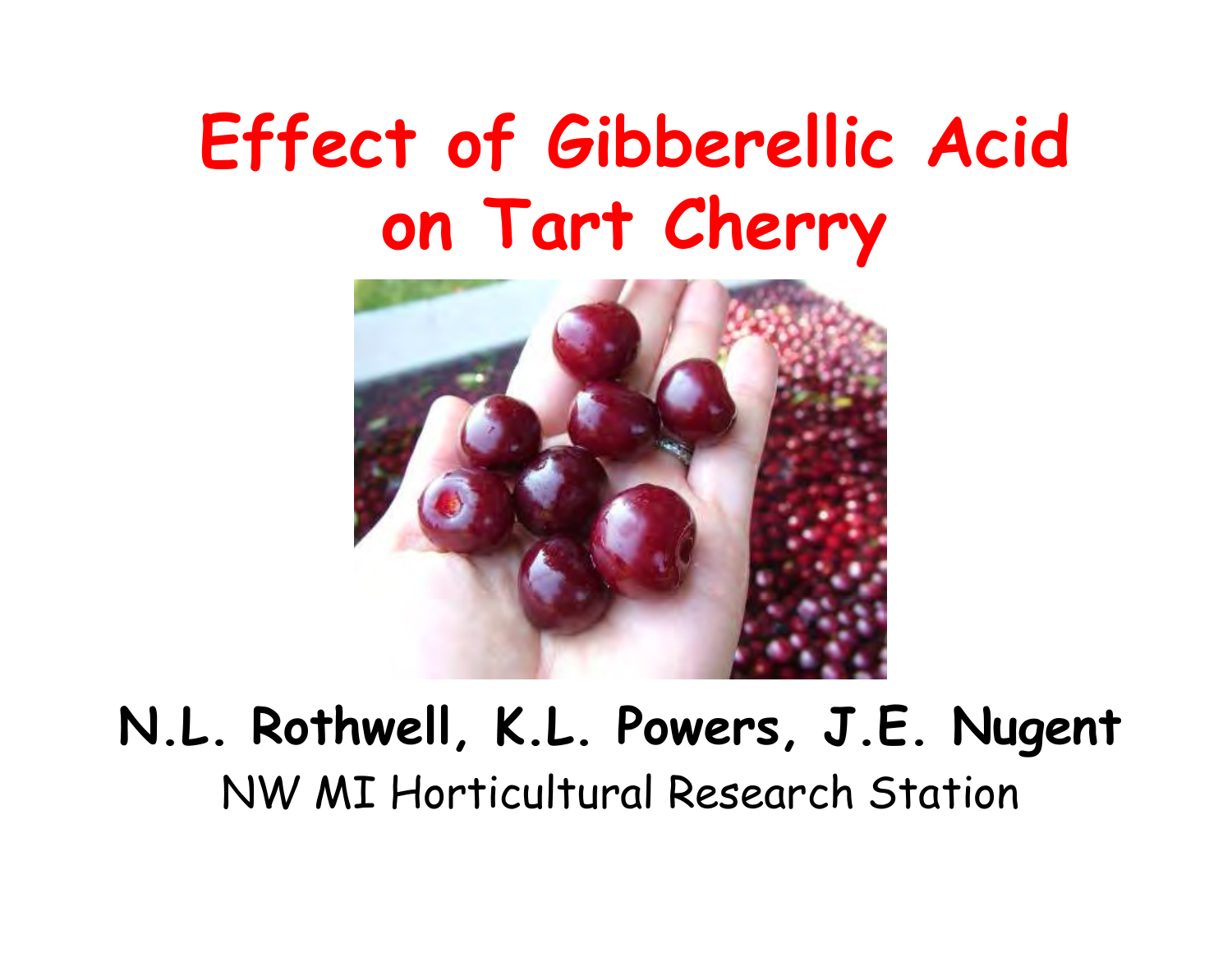# Gibberellic Acid (GA)

- •Plant hormone
- •• Promotes cell division and elongation
- •Increases lateral branches

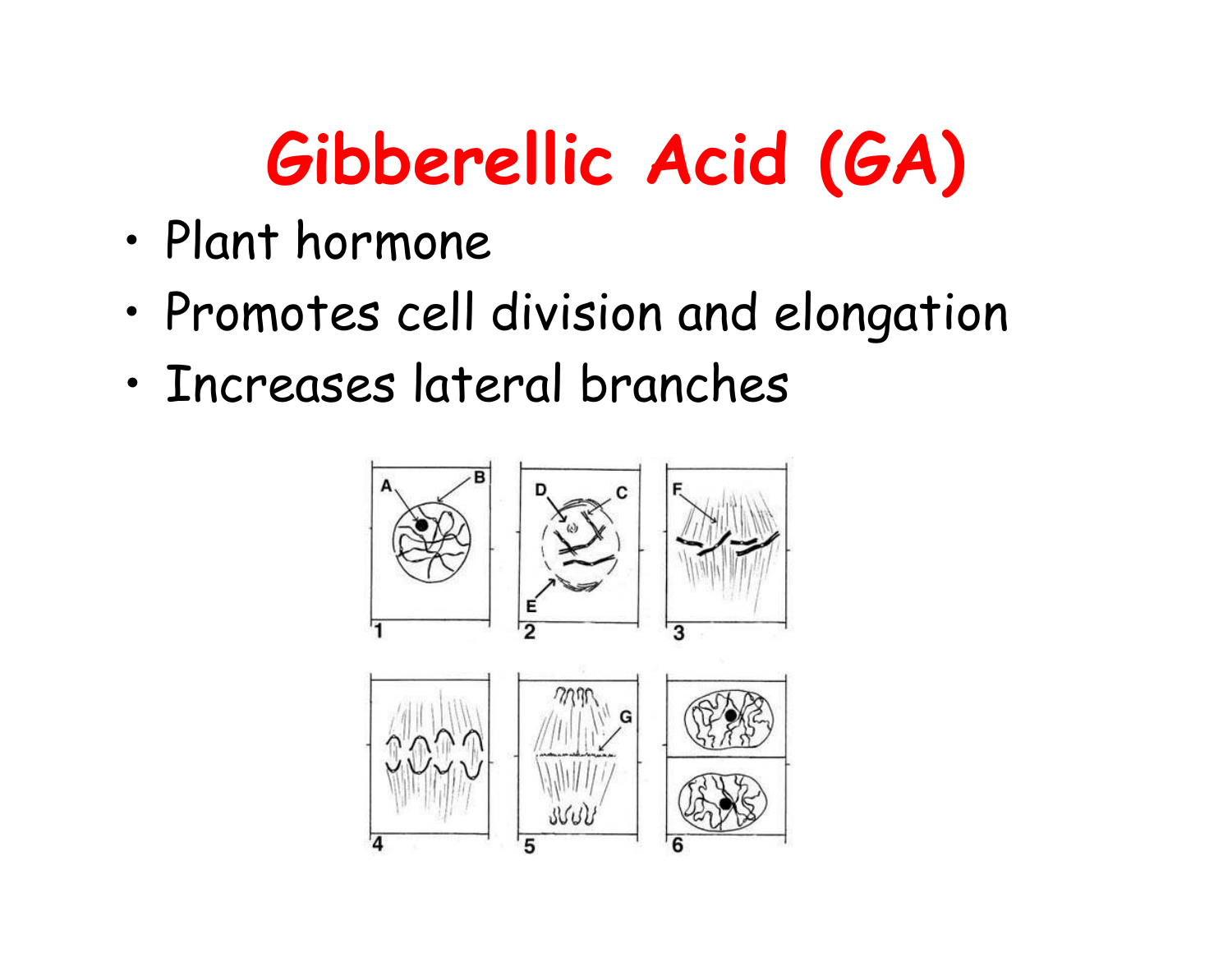# GA Use in Cherry

- • In young tart and sweet cherry:
	- –Reduces flowering and fruiting
	- – Minimizes polled transmitted virus infection
- • In mature tart cherry:
	- –We are investigating the potential to increase lateral shoots and spurs
		- Increased branching increases fruiting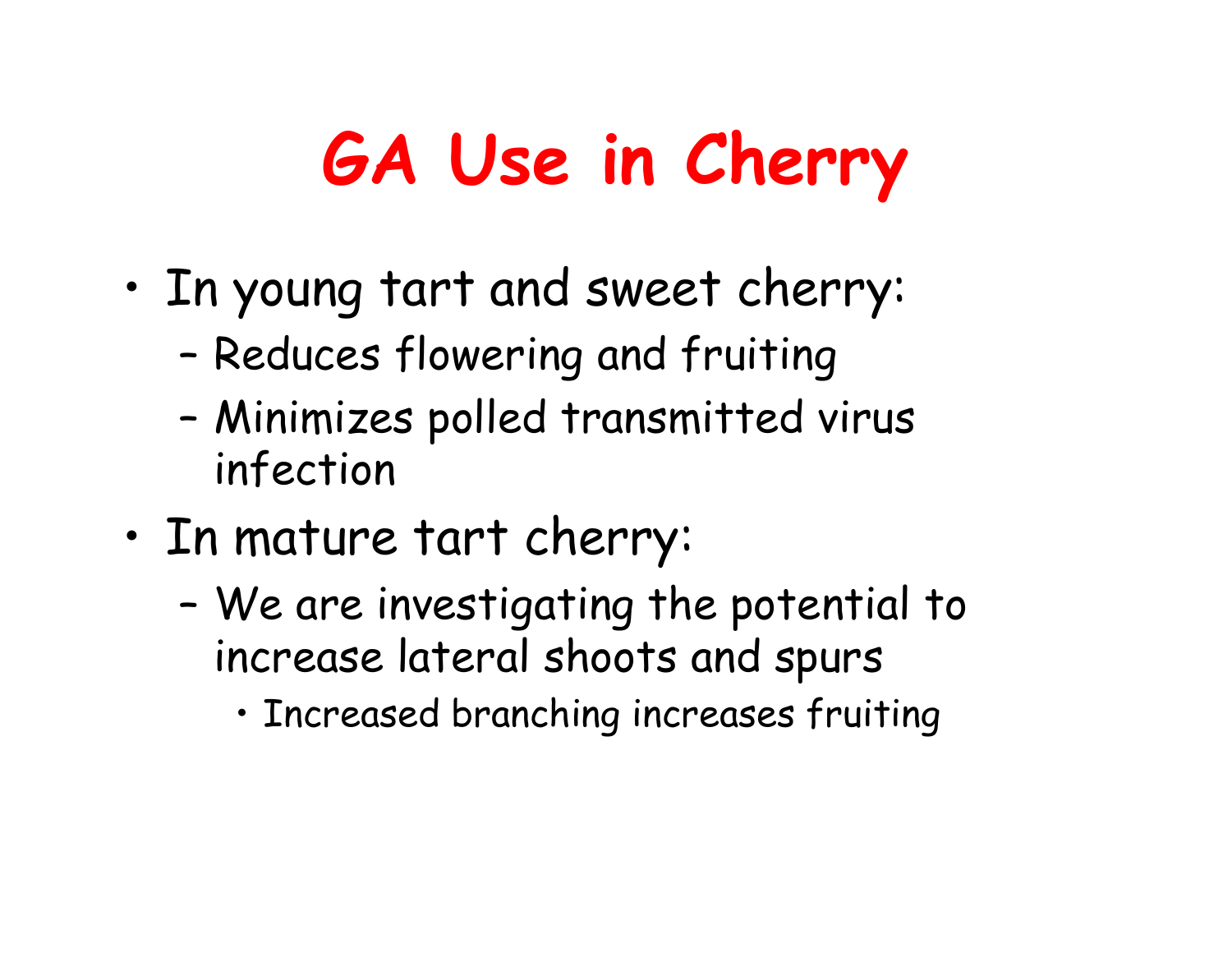# The Balaton Dilemma

- • Balaton yields are lower compared to Montmorency
	- – Particularly in cool, wet springs
- • Tendency to produce blind wood
	- – Branches without leaves or blossoms

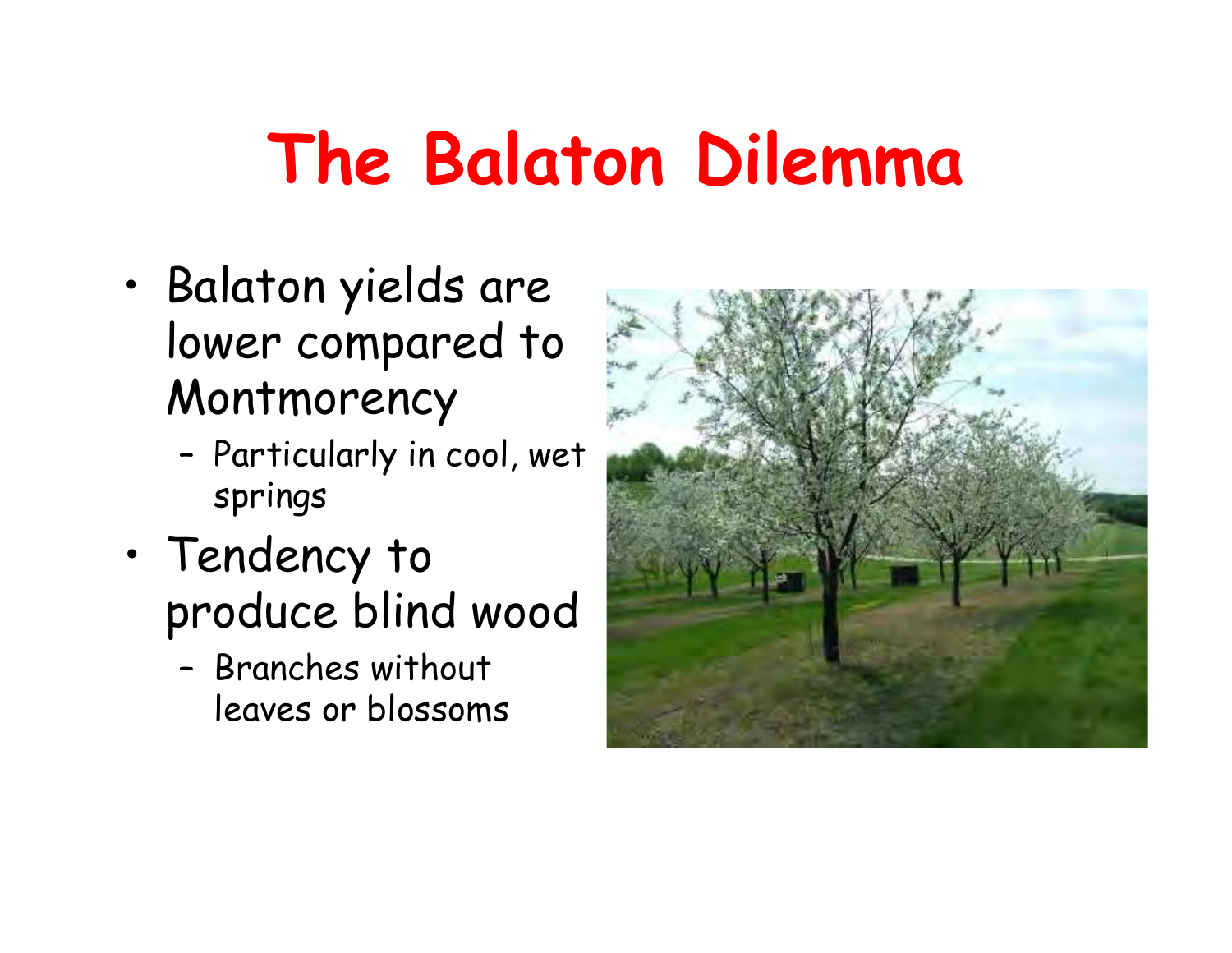#### Can GA help reduce blind wood and increase fruit set in Balaton?

- •Four year study (2005-2008)
- • Three rates of GA:
	- –10 ppm, 20 ppm, 30 ppm
- •Applied 3-4 wks after full bloom
- • Data collected in September
	- – Number of shoots with terminal bud on last year's growth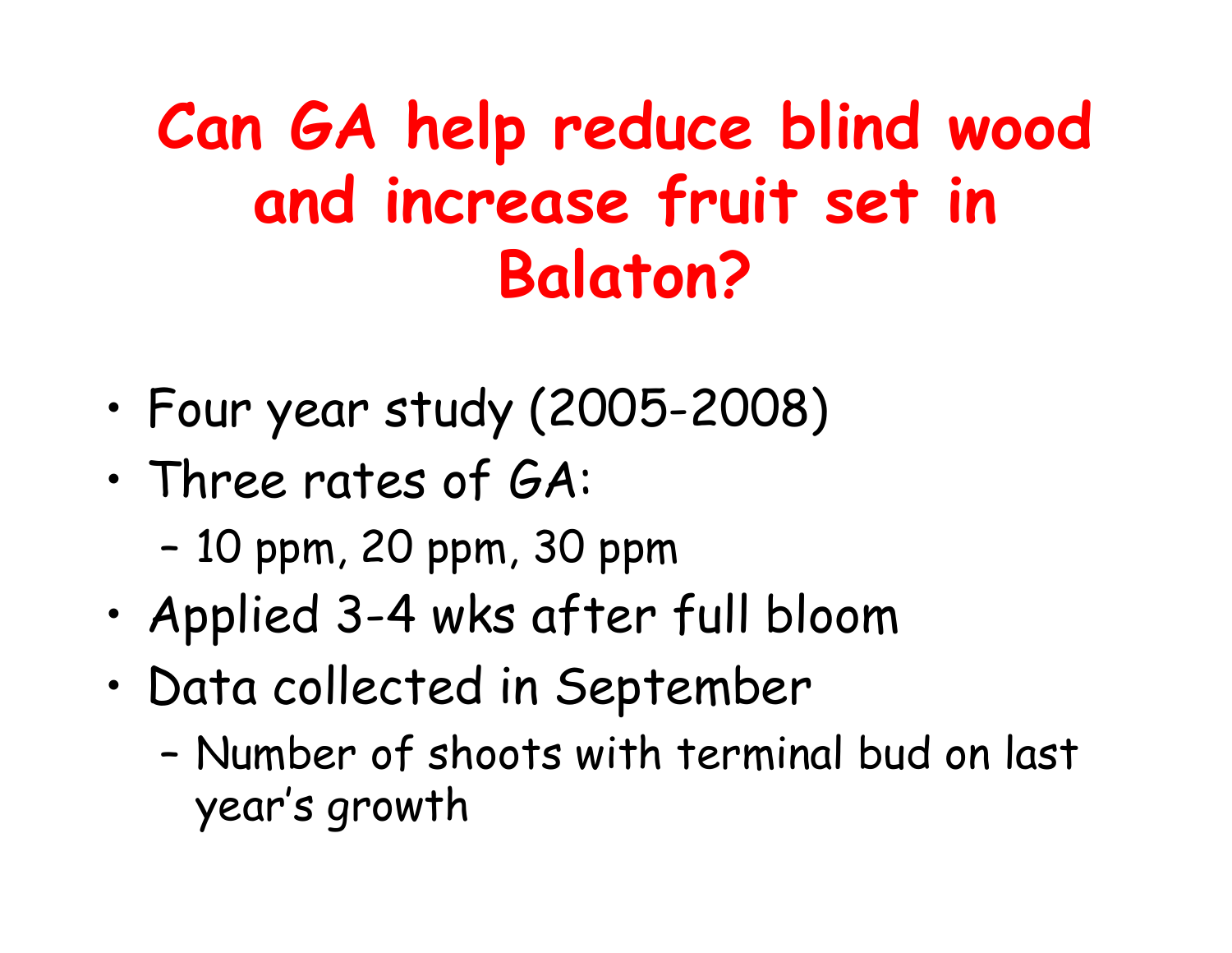#### 2006

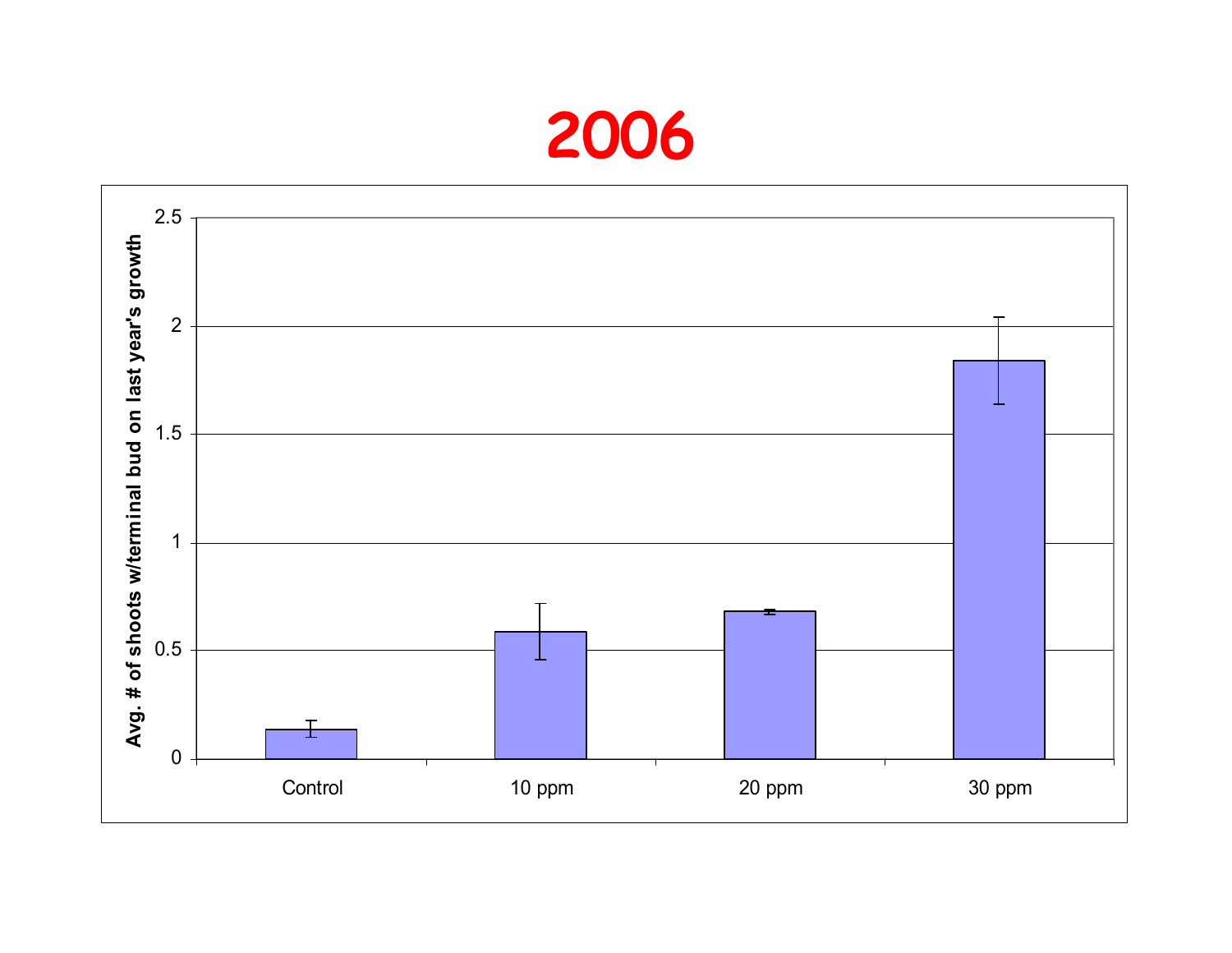#### 

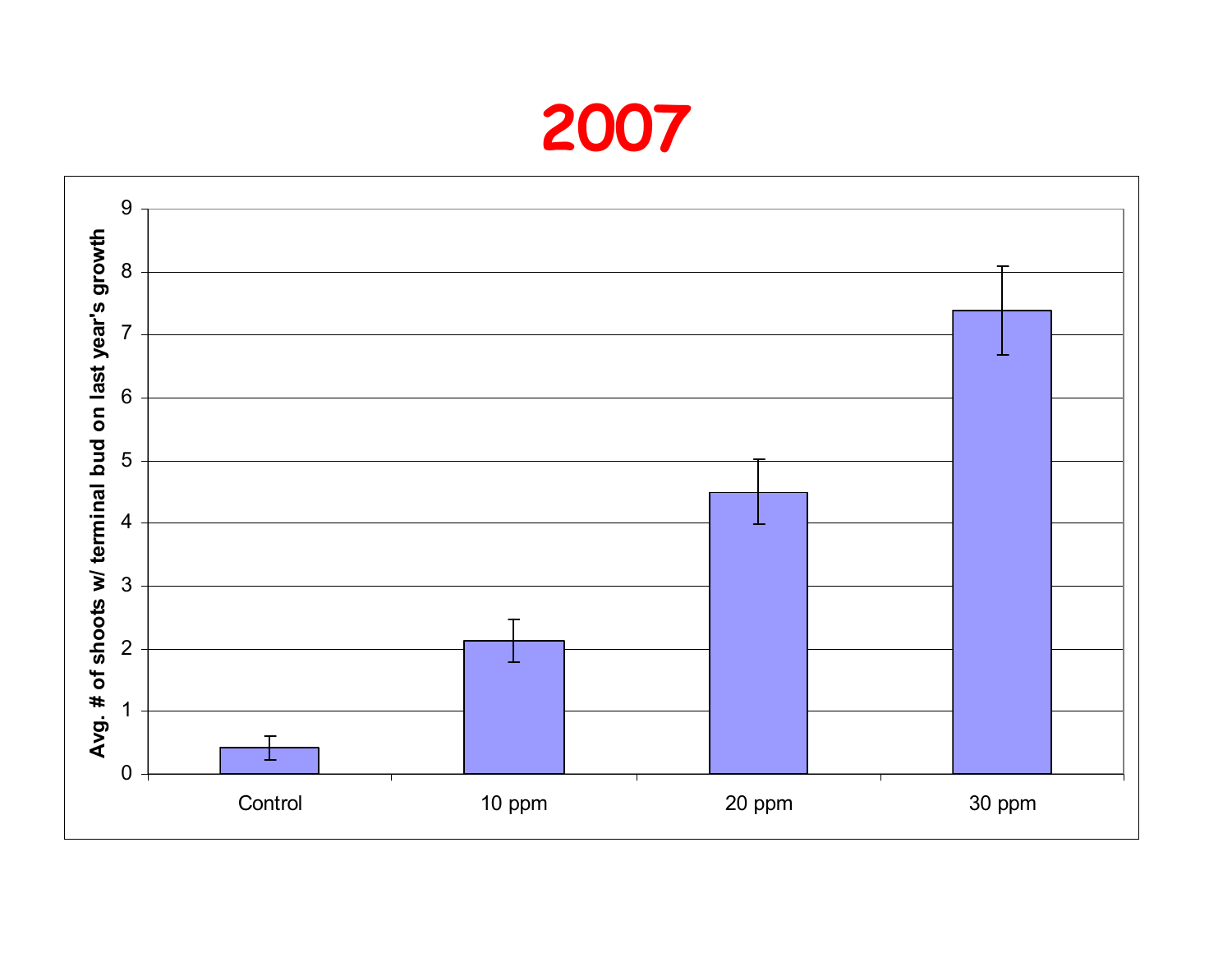#### 2008

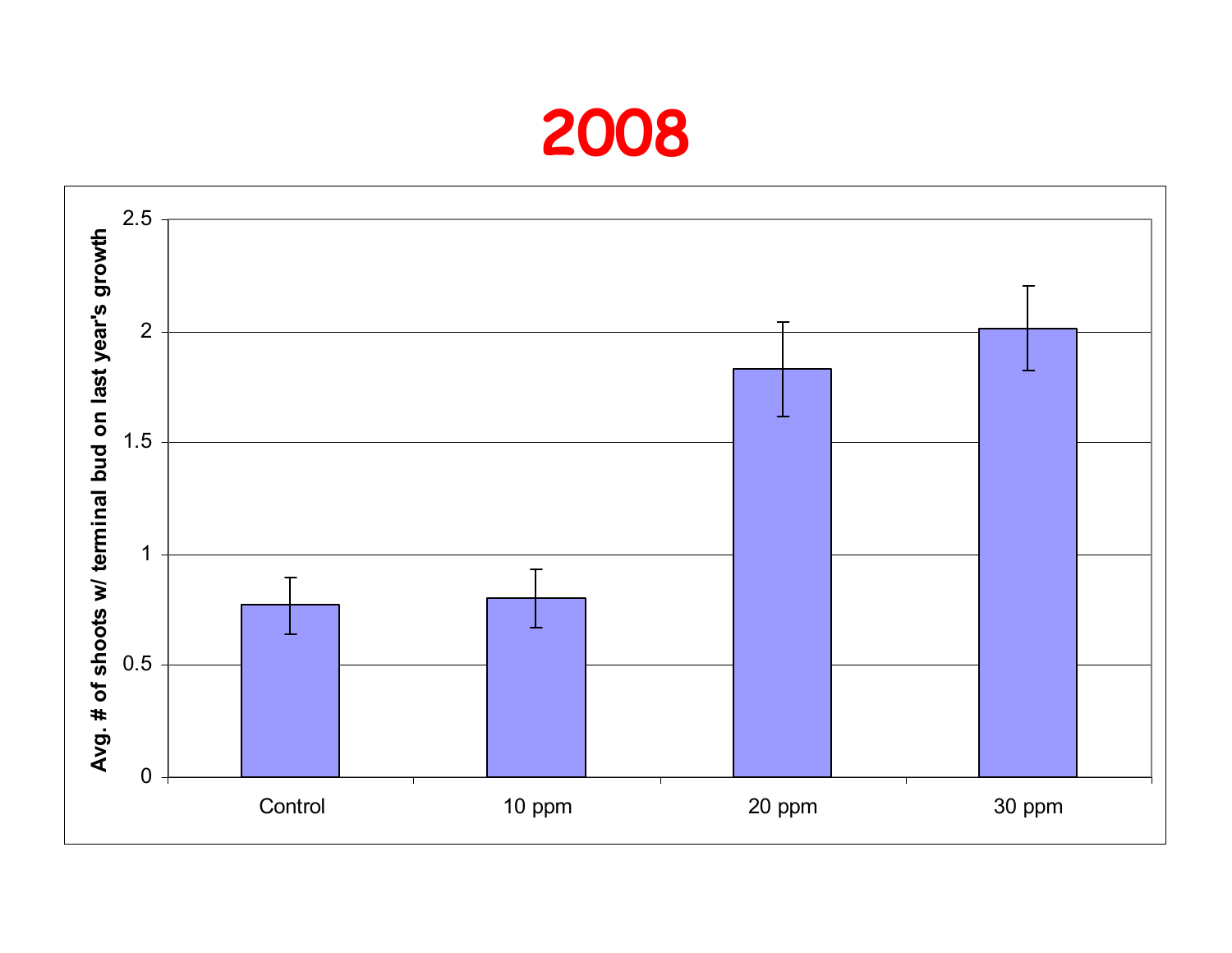## GA Effect on Yield

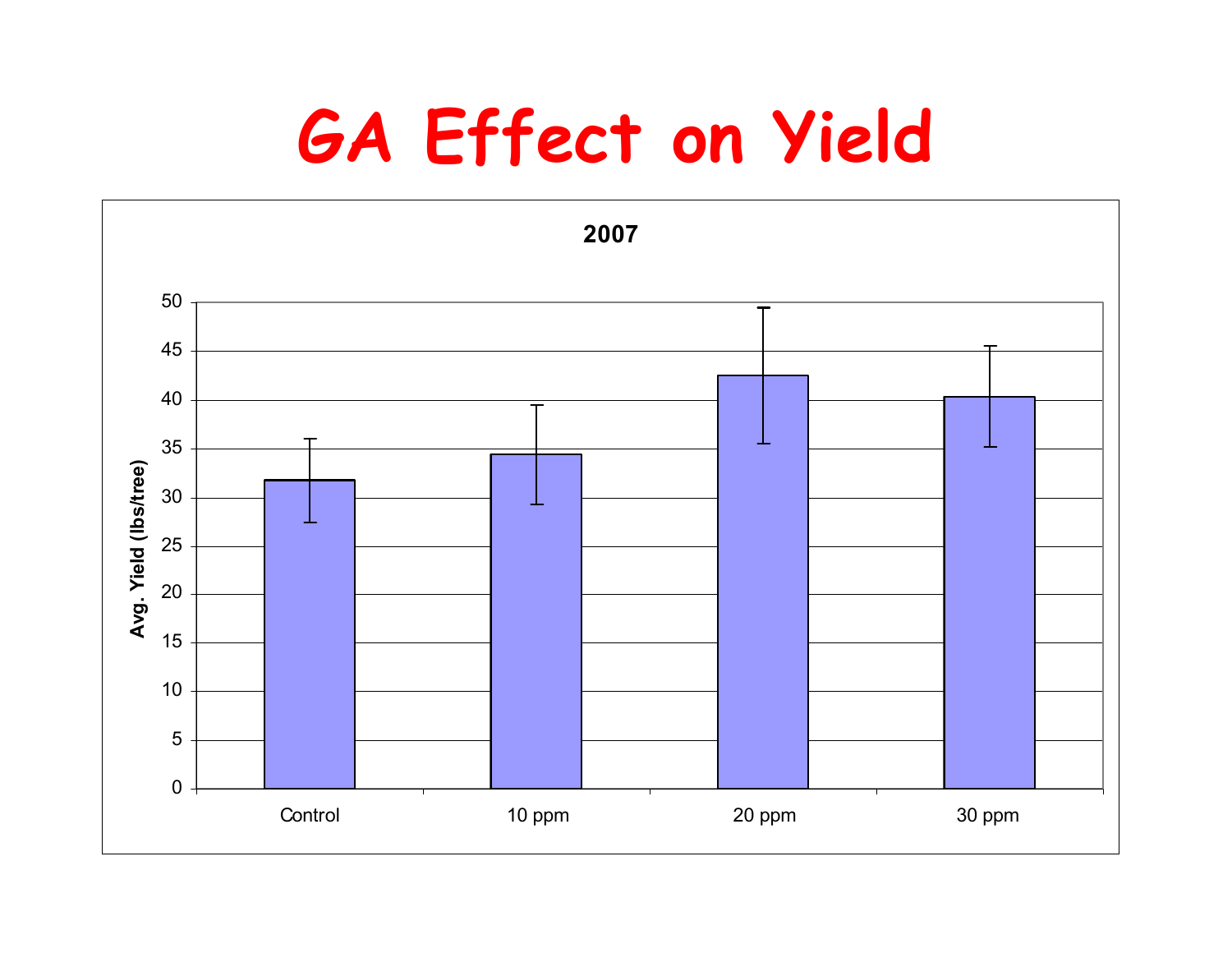## GA Effect on Yield

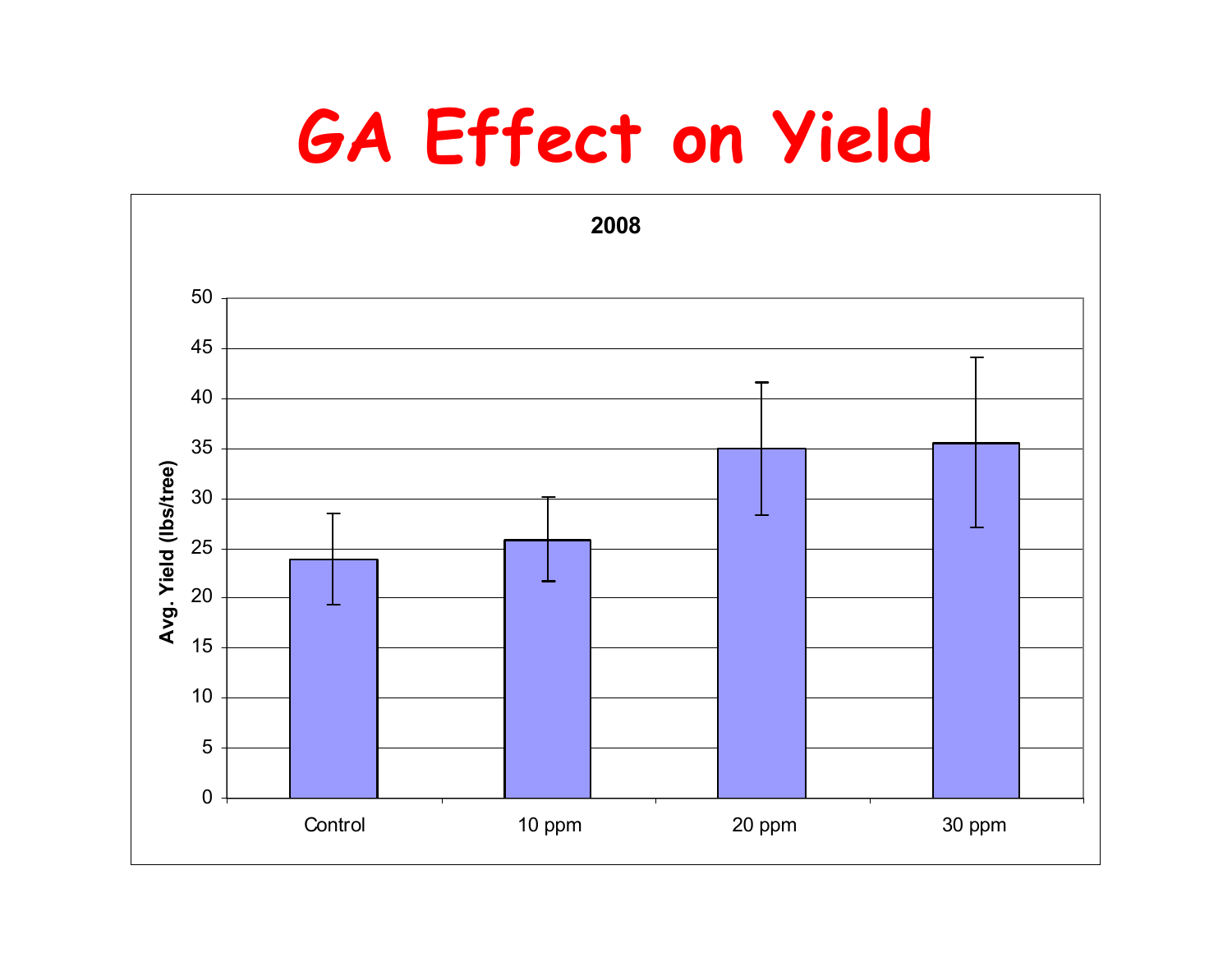# GA and Sweet Cherries

- • Previous research
	- – GA is used regularly on sweet cherries in PNW (and under evaluation in Ontario)
	- – Pre-harvest GA spray can be used to improve sweet cherry quality
		- Increases fruit size and firmness

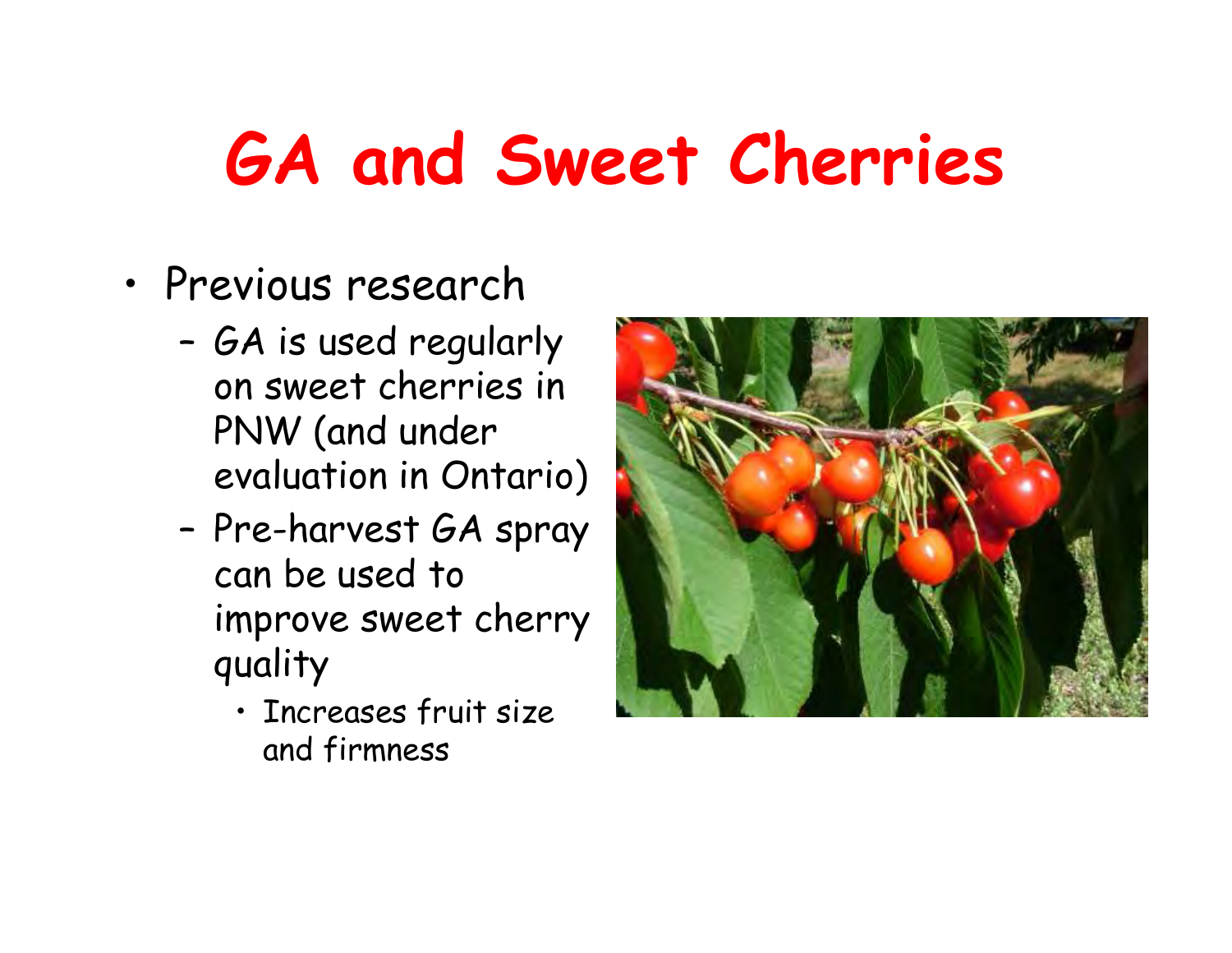## Can GA Firm Montmorency?

- •Collect 100 fruit/tree
- • Run cherries through Harvest Simulator
	- – Determine % of soft fruit



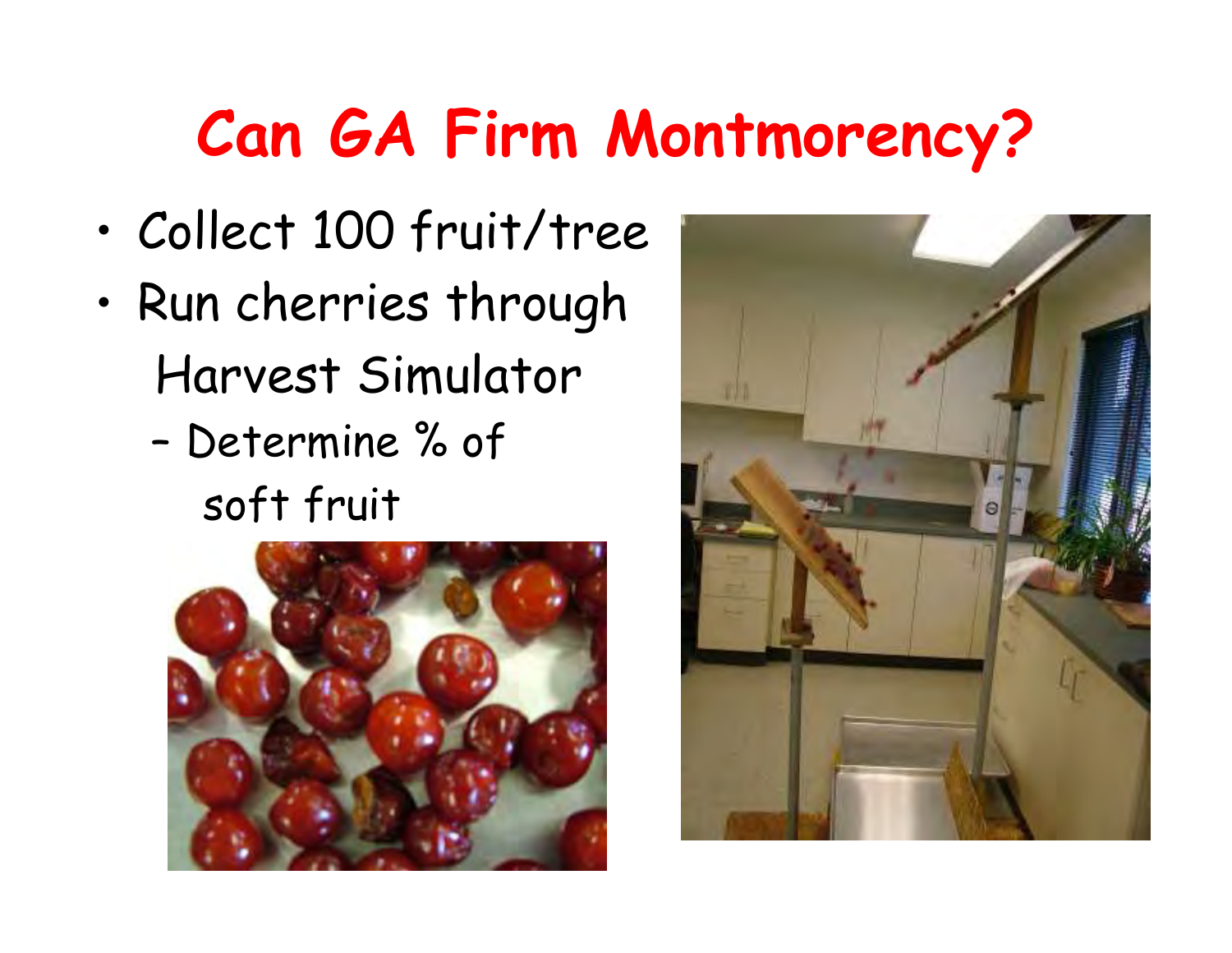# NWMHRS Results



GA applied at 40oz/Acre, on June 28.

Fruit tested for firmness on July 19.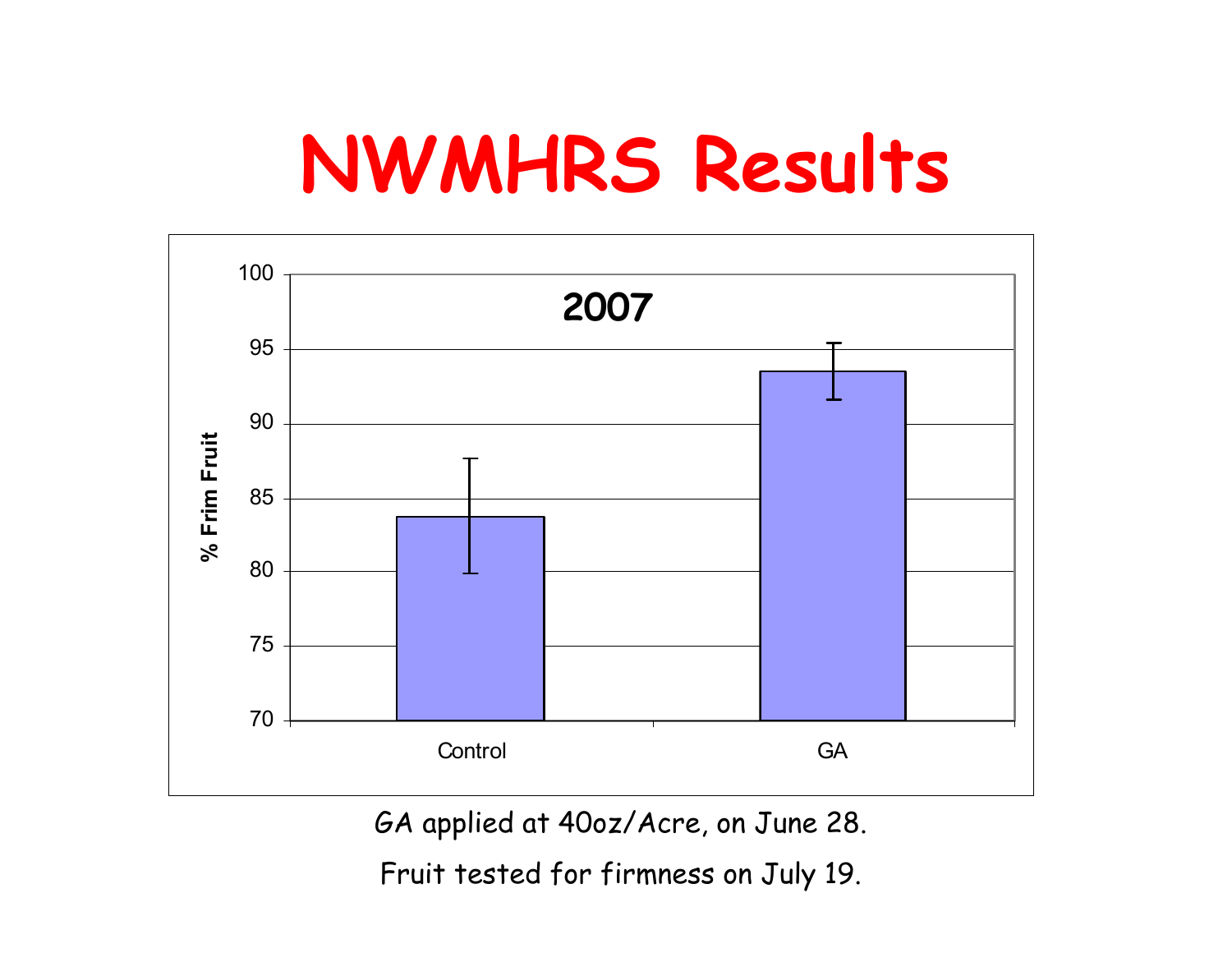### On-Farm Results

Antrim Co., 2005

Leelanau Co., 2005



#### GA applied at 40oz/Acre, ~2 weeks before harvest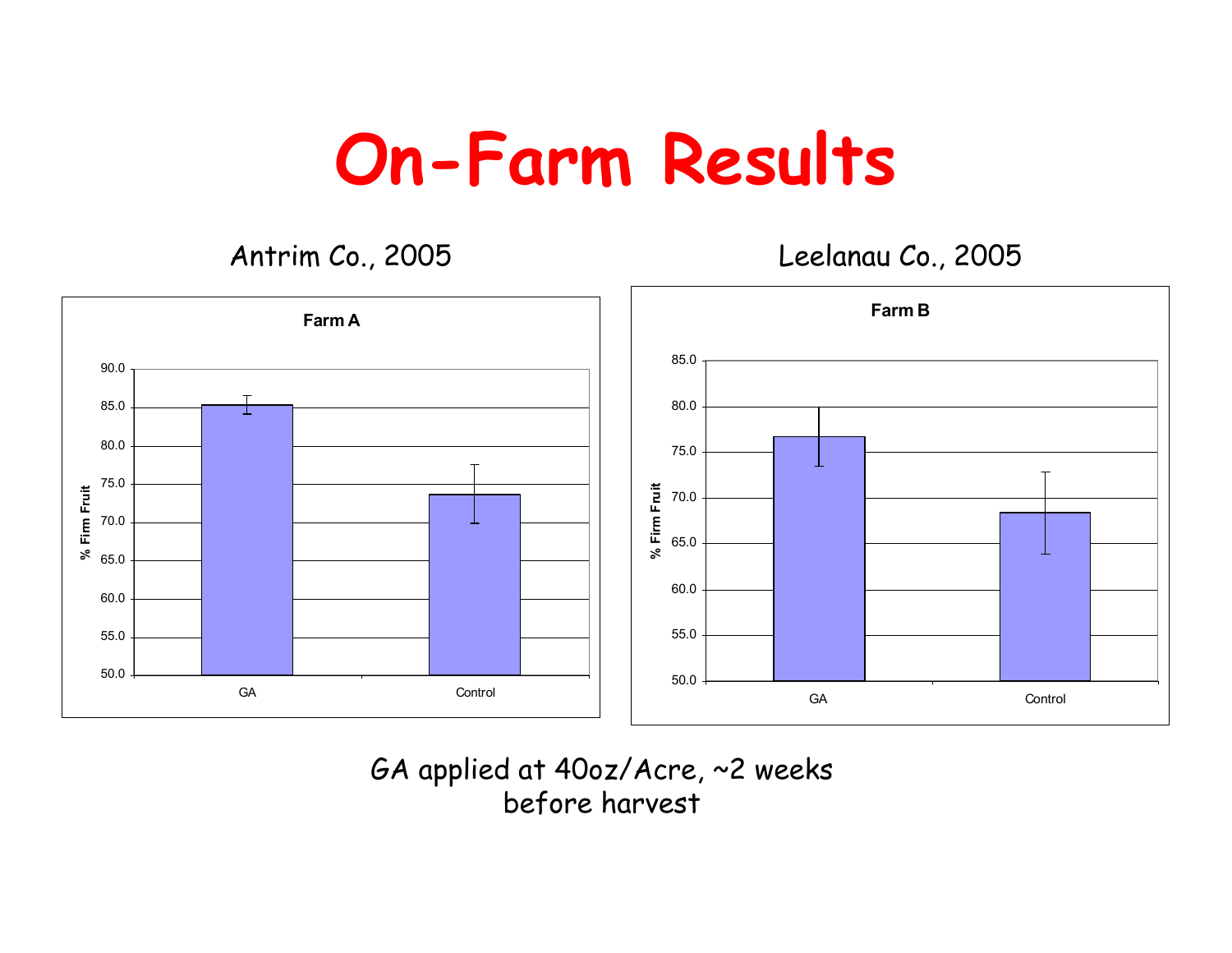#### GA Rate to Firm Montmorency



GA applied ~2 weeks before harvest